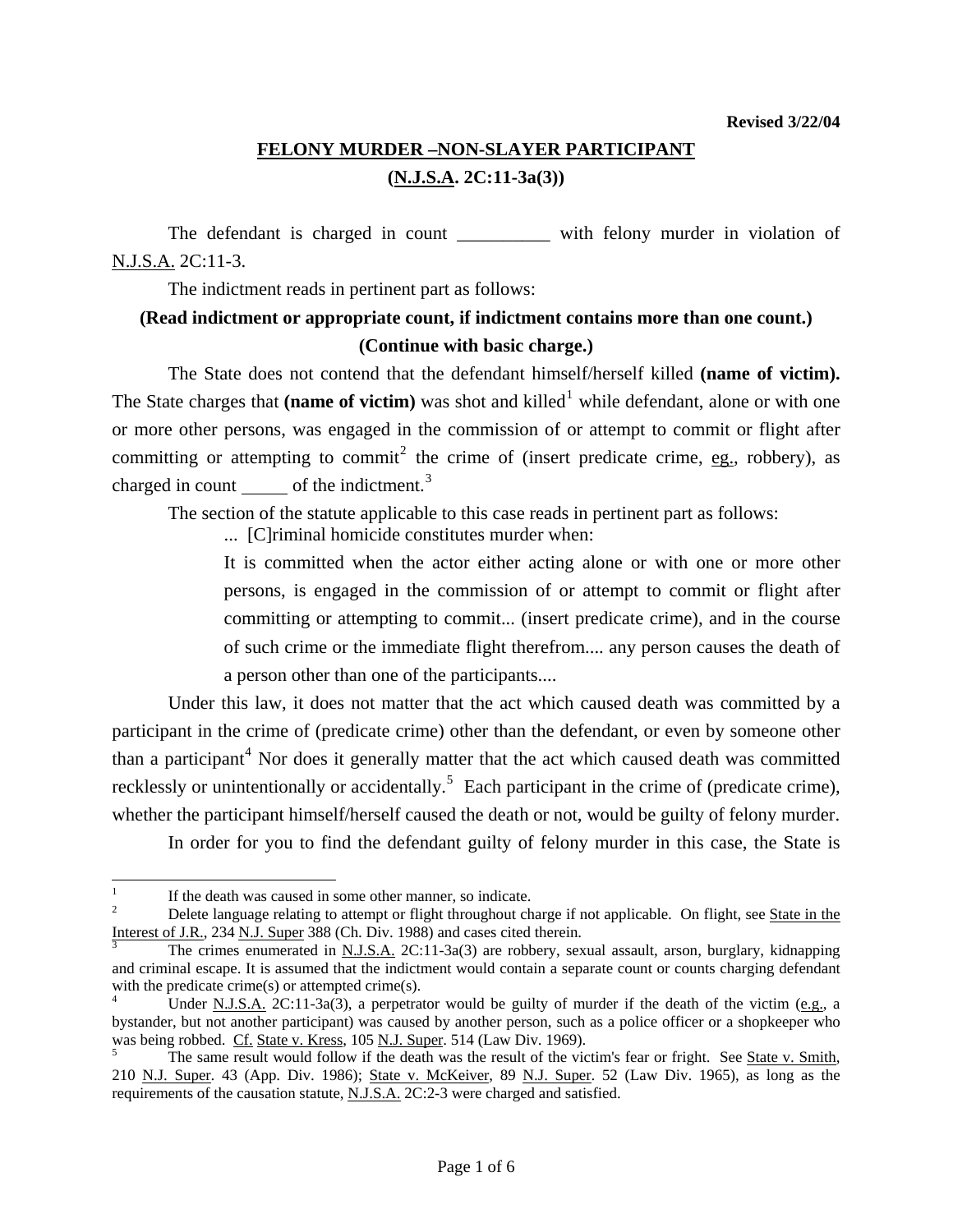required to prove beyond a reasonable doubt, from all the evidence in the case, each of the following elements of the offense charged:

> 1. That on or about (insert date) the defendant was engaged in the commission of or attempt to commit or flight after committing or attempting to commit the crime of (name of predicate crime), as charged in count of the indictment:<sup>[6](#page-0-5)</sup>

> 2. That the death of **(name of victim)** was caused at some time within the course of the commission of that crime, including its aftermaths of flight and concealment efforts.[7](#page-1-0)

## **[And, if applicable:**

3. That **(name of victim)** was not a participant in the crime.]

 The first element requires the State to prove beyond a reasonable doubt that the defendant was engaged in the commission of or attempt to commit or flight after committing or attempting to commit the crime of (name of predicate crime). I have already defined the elements of (predicate crime), which defendant is accused of having engaged in committing (or attempting to commit) in my instructions concerning count . You cannot find the defendant guilty of felony murder unless you first find him/her guilty beyond a reasonable doubt of having committed (or attempted to commit) the crime charged in count  $\frac{8}{100}$  $\frac{8}{100}$  $\frac{8}{100}$ 

 [**NOTE**: Where the defendant has been charged with conspiracy to commit a predicate crime as well as the predicate crime itself, add:

I have also previously defined for you the elements of conspiracy to commit (predicate

 6 If the facts indicate an attempted crime, see appropriate charge on attempt elsewhere herein and modify to the extent necessary. And if defendant's involvement was or may have been as an accomplice (N.J.S.A. 2C:2-6), see appropriate charges elsewhere herein, including, if also applicable, the defense of renunciation N.J.S.A. 2C:2-6(e)). In this regard, the Commentary on the New Jersey Penal Code points out that subsection c of 2C:2-6, in defining "accomplice," replaces the "aiding and abetting" language of N.J.S.A. 2A:85-14.

<span id="page-1-0"></span>Where the issue is whether the predicate crime had terminated when the killing occurred, see State v. Holland, 59 N.J. 451, 458 (1971).

<span id="page-1-2"></span><span id="page-1-1"></span>State v. Grey, 147 N.J. 4, 17 and 40 (1996). Where defendant is accused of being engaged in the commission of more than one predicate crime (and, presumably, is so charged in the individual counts of the indictment), the jury should be instructed that they must unanimously agree that defendant has committed (or attempted to commit) at least one of the offenses charged. Grey, 147 N.J. at 17 n. 2, discussing State v. Harris, 141 N.J. 525, 561-564 (1995). In appropriate cases, and when specifically requested by counsel, the jury should be instructed that it must agree unanimously on which predicate crime or crimes defendant was engaged in committing when the death was caused. Harris, 141 N.J. at 563; State v. Parker, 124 N.J. 628, 636-637 (1991).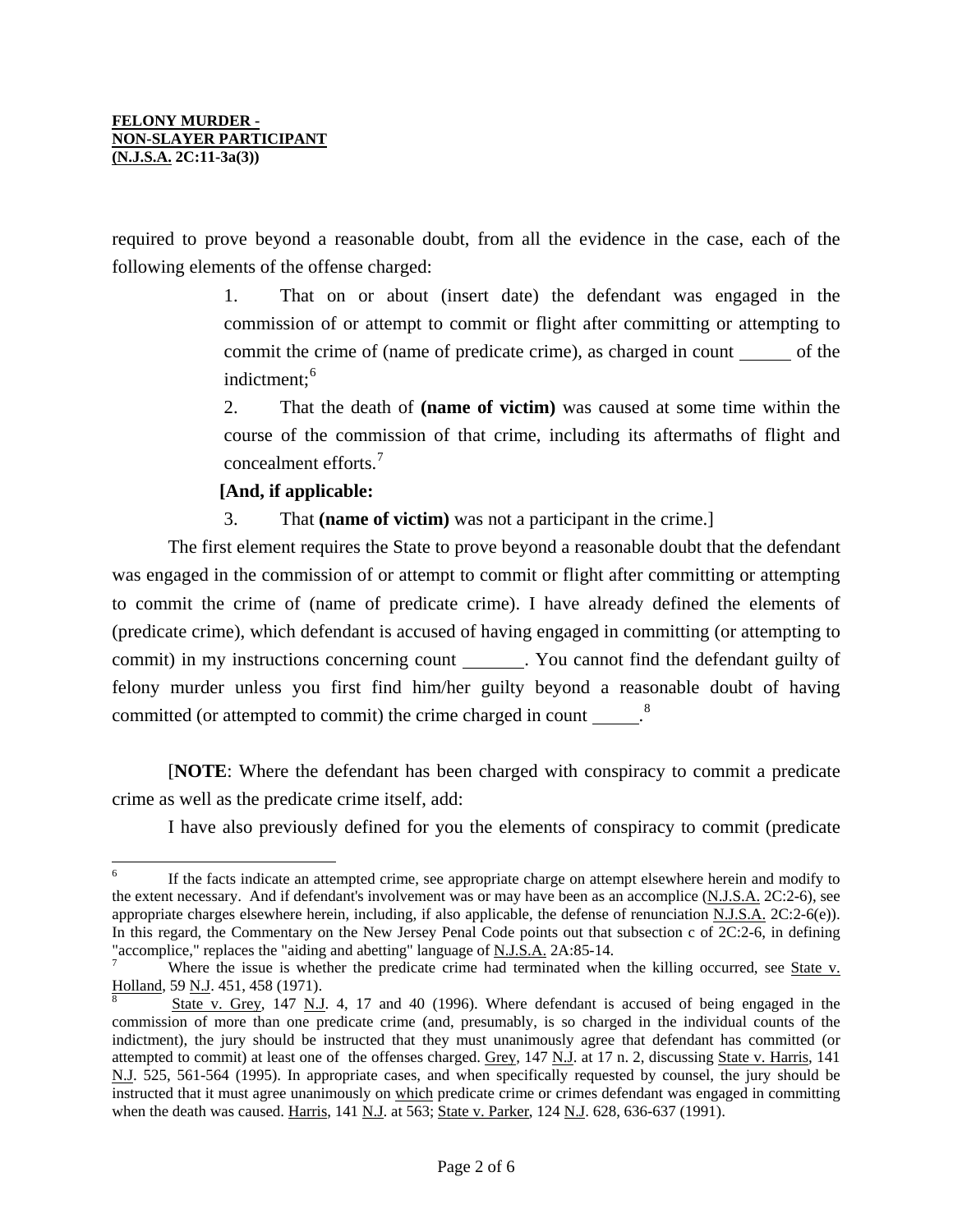crime), as charged in count of the indictment. Conspiracy to commit (predicate crime) is a separate offense from (predicate crime) and cannot be a basis for a conviction of felony murder. Therefore, if you find defendant guilty beyond a reasonable doubt of conspiracy to commit (predicate crime) as charged in count , but you find the defendant not guilty of (predicate crime) as charged in count \_\_\_\_\_\_, you must find him/her not guilty of felony murder.<sup>[9](#page-1-2)</sup>]

 The second element requires the State to establish that the victim's death was caused during the commission of or attempt to commit or flight after committing or attempting to commit the (insert predicate crime). In order to meet its burden of proof in this regard, the State must prove beyond a reasonable doubt the following:

 1. That but for defendant's conduct or the conduct of one or more others with whom the defendant participated in the commission of, or attempt to commit, or flight after committing or attempting to commit (the predicate crime) the victim would not have died. In other words, that the victim's death would not have occurred without the commission of the (insert predicate crime). $^{10}$  $^{10}$  $^{10}$ 

 2. That the victim's death was a probable consequence of the commission of or attempt to commit or flight after committing or attempting to commit (insert predicate crime). In order for the death to be a "probable consequence" of the (insert predicate crime) the death must not have been too remote, or too accidental in its occurrence, or too dependent on another's volitional acts to have a just bearing on the defendant's liability or the gravity of his/her offense. In other words, you must decide if the State has proven beyond a reasonable doubt that, under all the circumstances, the death did not occur in such an unexpected or unusual manner that it would be unjust to find the defendant responsible for the death.<sup>[11](#page-2-1)</sup>

## **[NOTE: In cases where Causation - Removal of Life Support is an issue, the jury should be instructed as follows:**

 You have heard testimony that on [date], **(insert victim's name)** was taken off life support and that he/she died at some point after this was done. Should you find beyond a reasonable doubt that **(insert victim's name)** died from medical complications that resulted from

<sup>.&</sup>lt;br>9

<span id="page-2-2"></span><span id="page-2-1"></span><span id="page-2-0"></span>

 $Grey, 147$  N.J. at 15.<br>
10 State v. Martin, 119 N.J. 2, 11, 19-34 (1990).<br>
<sup>11</sup> Where divergent factual versions give rise to different theories of causation, the trial court must provide the jury with appropriate instructions to apply, depending on which version it chooses to accept. Thus, in appropriate cases the court must fashion its charge to instruct the jury how to deal with the defendant's (as well as with the State's) factual contentions. State v. Martin, 119 N.J. 2, 16-18 (1990).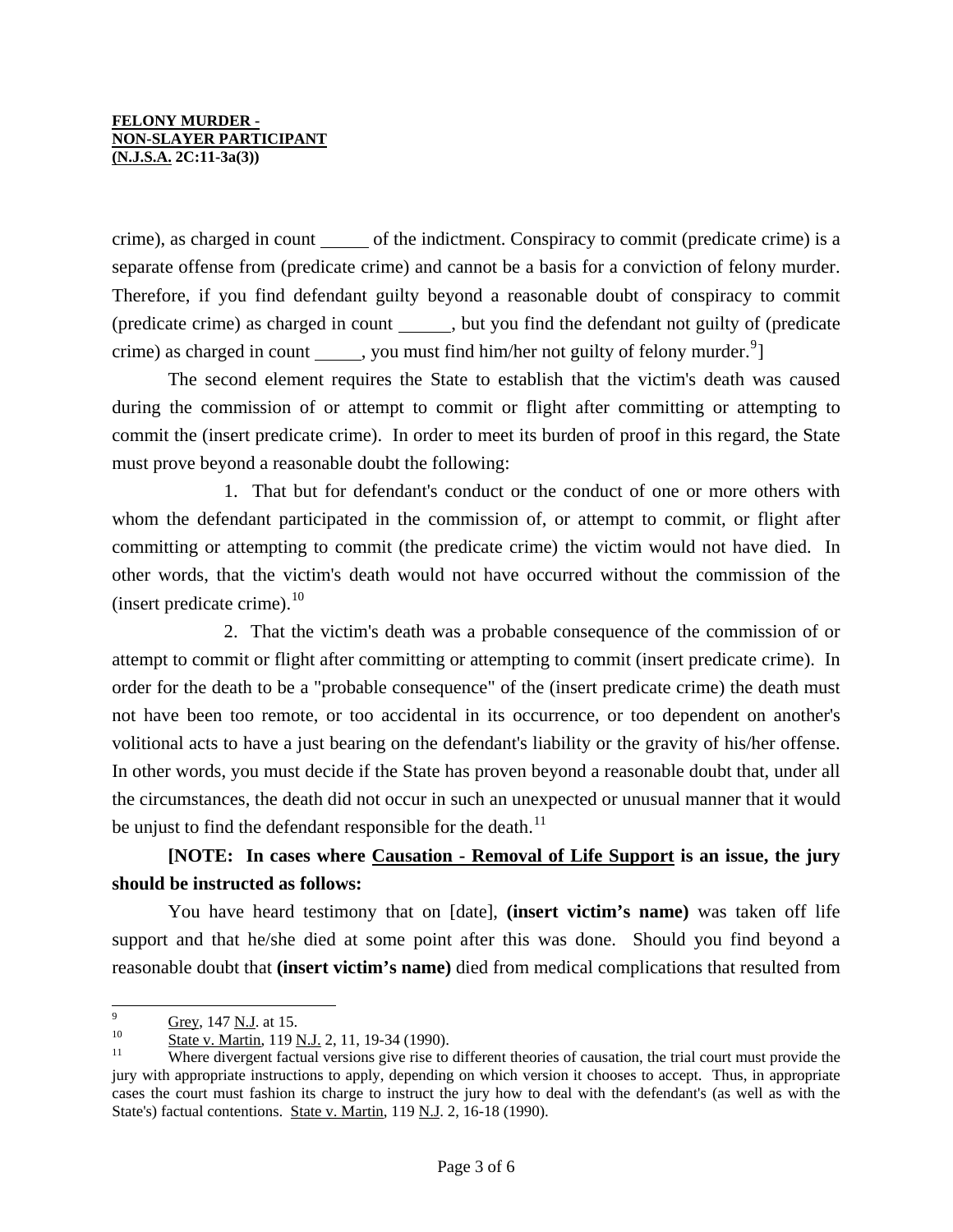injuries caused by defendant's actions, the removal of life support, in this case (method of removal), is not an intervening cause that relieves defendant of any criminal liability for those actions.[12](#page-2-2) That is, if defendant's actions set in motion **(insert victim's name)** need for life support, without which death would result naturally, then the causal link between defendant's action and the death of **(insert victim's name)** was not broken by an unforeseen, extraordinary act when **(insert victim's name)** was removed from life support and then expired, unless there was an intervening volitional act of another.**]** [13](#page-3-0)

 (**NOTE**: In cases in which someone other than a participant causes the death the jury should be instructed as follows:

 A killing which is committed by someone other than a participant in the (insert predicate crime), such as a victim or a police officer, need not be considered too remote, too accidental or too dependent on another's volitional act to have a just bearing on the issue of the defendant's culpability. Our law recognizes that a death which occurs as a result of self-defense or retaliation may not be so unexpected or unusual that it would be unjust to hold a participant in the (insert predicate crime) responsible for the death.<sup>[14](#page-3-1)</sup>)

 (**NOTE:** Where there is an issue of whether the decedent was a participant in the crime or attempted crime, add:

 The State must also prove beyond a reasonable doubt that (name of victim) was not a participant in the (predicate crime or attempted crime). A participant is one who participates in or shares in that crime.)

 (**NOTE:** In the event facts appear in the State's or defendant's proofs supporting the affirmative defense contained in N.J.S.A. 2C:11-3a(3)(a) through (d), but not otherwise the following instructions should be given:

 Under the statute which applies here, it is an affirmative defense to the charge of felony murder if there is proof in the case that defendant

- (a) Did not commit the homicidal act or in any way solicit, request, command, importune, cause or aid the commission thereof; and
- (b) Was not armed with a deadly weapon, or any instrument, article or substance readily capable of causing death or serious physical injury and

<span id="page-3-2"></span> $12$  $\frac{\text{State v. Pelham}}{13}$ , 176 N.J. 44, 455-456 and n. 2 (2003).<br>
<u>Pelham</u>, 176 <u>N.J.</u> at 467.<br>
<u>State v. Martin, supra</u>, 119 N.J. at 32.

<span id="page-3-0"></span>

<span id="page-3-1"></span>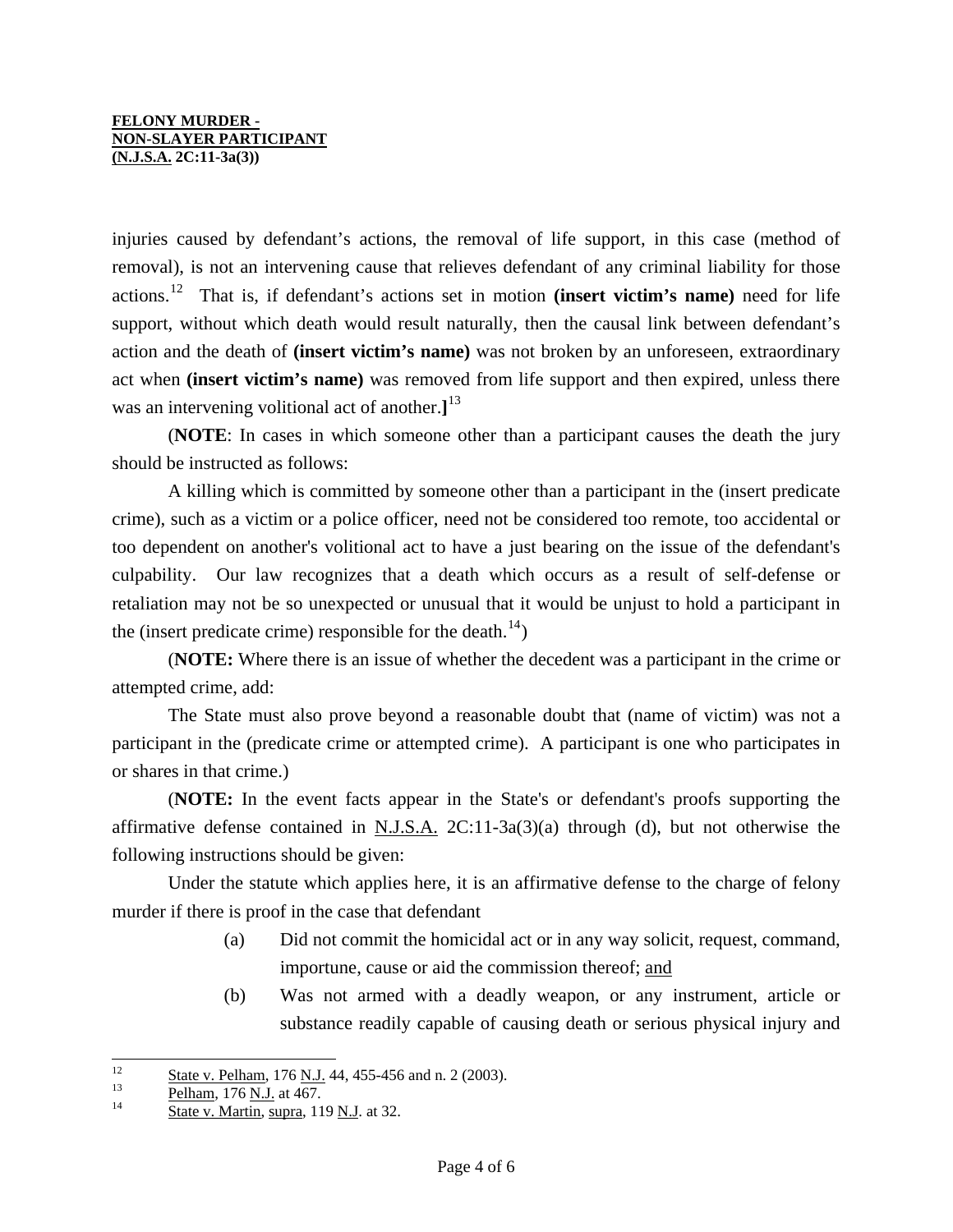of a sort not ordinarily carried in public places by law-abiding persons; and

- (c) Had no reasonable ground to believe that any other participant was armed with such a weapon, instrument, article or substance; and
- (d) Had no reasonable ground to believe that any other participant intended to engage in conduct likely to result in death or serious physical injury.

 This means that the affirmative defense is not available to defendant unless there is evidence in the case supporting all of the four requirements, and not merely one, or two or three of them. If there is such supporting evidence, either in the State's proofs or as presented in behalf of the defendant, then it is incumbent upon the State to negate this evidence by proof beyond a reasonable doubt.<sup>[15](#page-3-2)</sup> However, it is not necessary that all four requirements be negated. Since the defense is not available to defendant unless the evidence supports all four of the requirements, it is sufficient for the State in such case to present proof beyond a reasonable doubt negating any one of them).

 If you find, after a consideration of all the evidence that the State has proven to your satisfaction beyond a reasonable doubt each of these elements of the offense charged, as I have just explained them to you; that is, (1) that the defendant was engaged in the commission of or attempt to commit or flight after committing or attempting to commit the crime of (name of predicate crime), as charged in count of the indictment, (2) that the death of (name of victim) was caused at some time within the course of the commission of that crime, including its aftermaths of flight and concealment efforts [and, if applicable, (3) that (name of victim) was not a participant in the crime], then you must find the defendant guilty of felony murder.

 On the other hand, if you find that the State has failed to prove to your satisfaction beyond a reasonable doubt any one or more of those elements of the crime charged, as I have explained them, then you must find the defendant not guilty of felony murder.

**NOTE:** In the event that purposeful or knowing murder, aggravated manslaughter or manslaughter is charged in the indictment the jury should be advised that if the State has failed to prove beyond a reasonable doubt that any participant caused the death of the victim then the defendant should be found not guilty of all charged homicide offenses.

<span id="page-4-0"></span><sup>15</sup> See State v. Fair, 45 N.J. 77, 91 (1965); State v. Abbott, 36 N.J. 63, 72 (1961); Commentary on New Jersey Penal Code, 35-36.